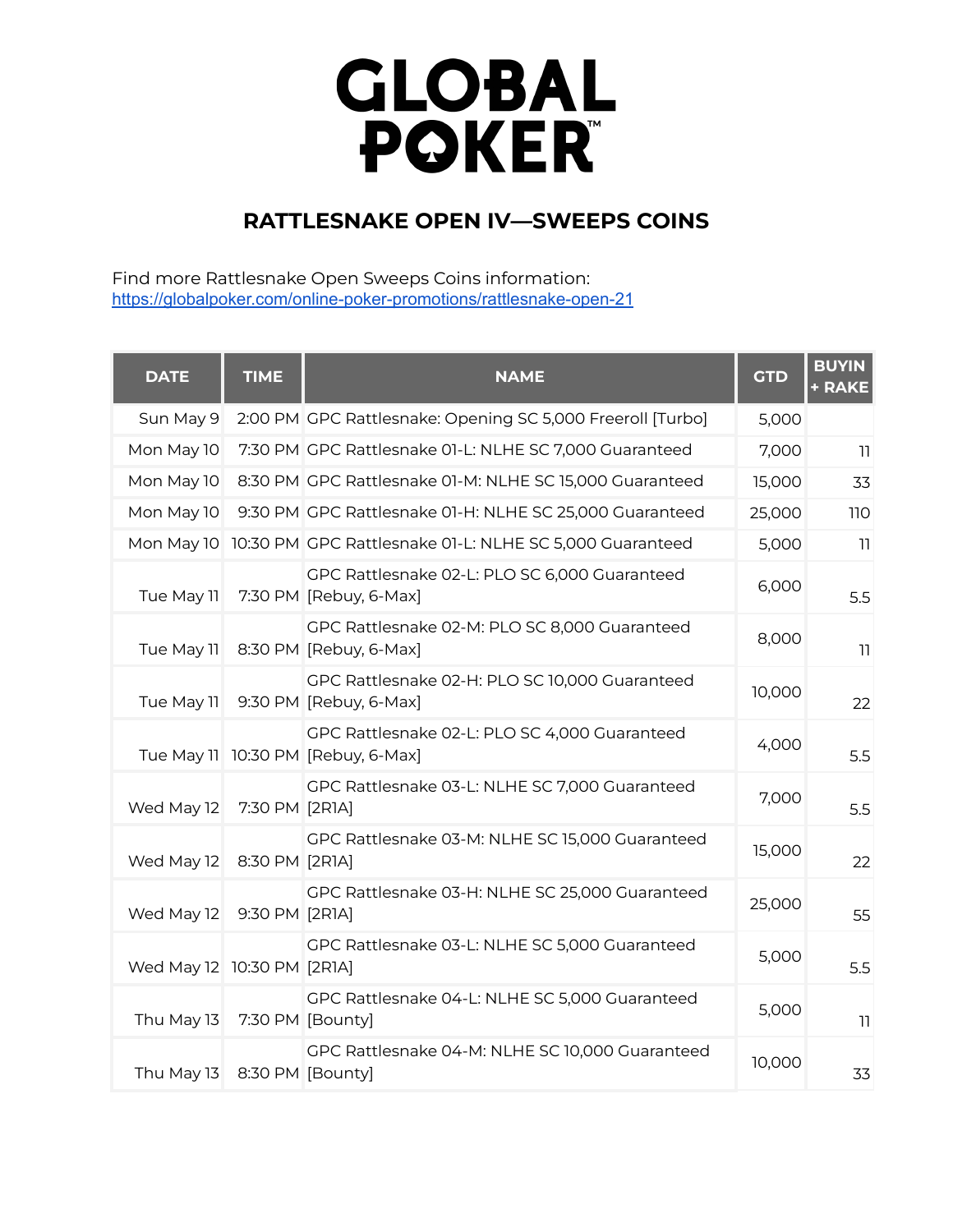

| Thu May 13 9:30 PM [Bounty]  |                | GPC Rattlesnake 04-H: NLHE SC 20,000 Guaranteed                                                   | 20,000 | <b>110</b> |
|------------------------------|----------------|---------------------------------------------------------------------------------------------------|--------|------------|
| Thu May 13 10:30 PM [Bounty] |                | GPC Rattlesnake 04-L: NLHE SC 5,000 Guaranteed                                                    | 5,000  | 11         |
| Fri May 14                   |                | GPC Rattlesnake 05-L: NLHE SC 7,000 Guaranteed<br>7:30 PM [Progressive Bounty, 6-Max]             | 7,000  | 11         |
|                              |                | GPC Rattlesnake 05-M: NLHE SC 15,000 Guaranteed<br>Fri May 14 8:30 PM [Progressive Bounty, 6-Max] | 15,000 | 33         |
|                              |                | GPC Rattlesnake 05-H: NLHE SC 25,000 Guaranteed<br>Fri May 14 9:30 PM [Progressive Bounty, 6-Max] | 25,000 | 110        |
|                              |                | GPC Rattlesnake 05-L: NLHE SC 5,000 Guaranteed<br>Fri May 14 10:30 PM [Progressive Bounty, 6-Max] | 5,000  | 11         |
| Sat May 15                   | 3:00 PM [Deep] | GPC Rattlesnake 06-L: NLHE SC 5,000 Guaranteed                                                    | 5,000  | 11         |
| Sat May 15                   | 4:15 PM [Deep] | GPC Rattlesnake 06-M: NLHE SC 10,000 Guaranteed                                                   | 10,000 | 22         |
| Sat May 15                   | 5:30 PM [Deep] | GPC Rattlesnake 06-H: NLHE SC 20,000 Guaranteed                                                   | 20,000 | <b>110</b> |
| Sat May 15                   | 7:30 PM [IRIA] | GPC Rattlesnake 07-L: NLHE SC 5,000 Guaranteed                                                    | 5,000  | 5.5        |
| Sat May 15                   | 8:30 PM [IRIA] | GPC Rattlesnake 07-M: NLHE SC 12,500 Guaranteed                                                   | 12,500 | 22         |
| Sat May 15                   | 9:30 PM [IRIA] | GPC Rattlesnake 07-H: NLHE SC 20,000 Guaranteed                                                   | 20,000 | 55         |
| Sat May 15 10:30 PM [1R1A]   |                | GPC Rattlesnake 07-L: NLHE SC 5,000 Guaranteed                                                    | 5,000  | 5.5        |
| Sun May 16                   | 3:00 PM [Deep] | GPC Rattlesnake 08-M: NLHE SC 25,000 Guaranteed                                                   | 25,000 | <b>110</b> |
| Sun May 16                   | 4:15 PM [Deep] | GPC Rattlesnake 08-L: NLHE SC 10,000 Guaranteed                                                   | 10,000 | 22         |
| Sun May 16                   | 5:30 PM [Deep] | GPC Rattlesnake 08-H: NLHE SC 55,000 Guaranteed                                                   | 55,000 | 218        |
| Sun May 16                   |                | GPC Rattlesnake 09-L: NLHE SC 7,000 Guaranteed<br>7:30 PM [Deep Turbo]                            | 7,000  | 11         |
| Sun May 16                   |                | 8:30 PM GPC Rattlesnake 09-M: NLHE SC 12,500 Guaranteed                                           | 12,500 | 33         |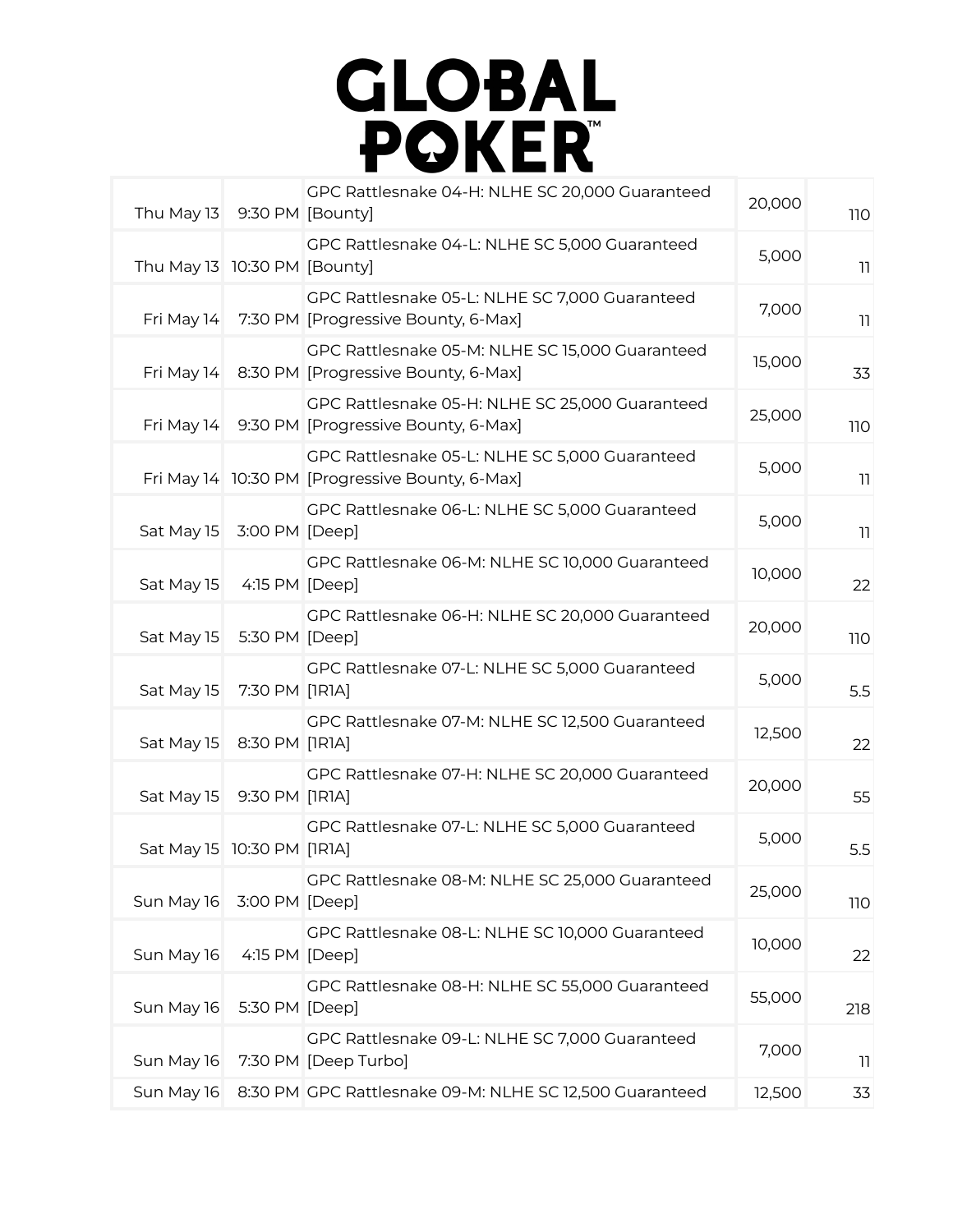## **GLOBAL<br>POKER**

|            | [Deep Turbo]                                                                                           |        |            |
|------------|--------------------------------------------------------------------------------------------------------|--------|------------|
| Sun May 16 | GPC Rattlesnake 09-H: NLHE SC 15,000 Guaranteed<br>9:30 PM [Deep Turbo]                                | 15,000 | <b>110</b> |
|            | GPC Rattlesnake 09-L: NLHE SC 4,500 Guaranteed<br>Sun May 16 10:30 PM [Deep Turbo]                     | 4,500  | 11         |
| Mon May 17 | GPC Rattlesnake 10-L: NLHE SC 5,000 Guaranteed<br>7:30 PM [Progressive Bounty, Deep Turbo]             | 5,000  | 11         |
| Mon May 17 | GPC Rattlesnake 10-M: NLHE SC 10,000 Guaranteed<br>8:30 PM [Progressive Bounty, Deep Turbo]            | 10,000 | 33         |
| Mon May 17 | GPC Rattlesnake 10-H: NLHE SC 17,000 Guaranteed<br>9:30 PM [Progressive Bounty, Deep Turbo]            | 17,000 | 110        |
|            | GPC Rattlesnake 10-L: NLHE SC 4,000 Guaranteed<br>Mon May 17 10:30 PM [Progressive Bounty, Deep Turbo] | 4,000  | 11         |
| Tue May 18 | GPC Rattlesnake 11-L: NLHE SC 5,000 Guaranteed<br>7:30 PM [Bounty, 6-Max]                              | 5,000  | 11         |
| Tue May 18 | GPC Rattlesnake 11-M: NLHE SC 10,000 Guaranteed<br>8:30 PM [Bounty, 6-Max]                             | 10,000 | 33         |
| Tue May 18 | GPC Rattlesnake 11-H: NLHE SC 20,000 Guaranteed<br>9:30 PM [Bounty, 6-Max]                             | 20,000 | 110        |
|            | GPC Rattlesnake 11-L: NLHE SC 4,000 Guaranteed<br>Tue May 18 10:30 PM [Bounty, 6-Max]                  | 4,000  | 11         |
| Wed May 19 | GPC Rattlesnake 12-L: NLHE SC 4,000 Guaranteed<br>7:30 PM [Rebuy, 6-Max]                               | 4,000  | 3.3        |
| Wed May 19 | GPC Rattlesnake 12-M: NLHE SC 10,000 Guaranteed<br>8:30 PM [Rebuy, 6-Max]                              | 10,000 | 11         |
|            | GPC Rattlesnake 12-H: NLHE SC 16,500 Guaranteed<br>Wed May 19 9:30 PM [Rebuy, 6-Max]                   | 16,500 | 33         |
|            | GPC Rattlesnake 12-L: NLHE SC 3,000 Guaranteed<br>Wed May 19 10:30 PM [Rebuy, 6-Max]                   | 3,000  | 3.3        |
| Thu May 20 | GPC Rattlesnake 13-L: NLHE SC 5,000 Guaranteed<br>7:30 PM [Progressive Bounty]                         | 5,000  | 11         |
| Thu May 20 | GPC Rattlesnake 13-M: NLHE SC 12,500 Guaranteed<br>8:30 PM [Progressive Bounty]                        | 12,500 | 33         |
| Thu May 20 | GPC Rattlesnake 13-H: NLHE SC 20,000 Guaranteed<br>9:30 PM [Progressive Bounty]                        | 20,000 | 110        |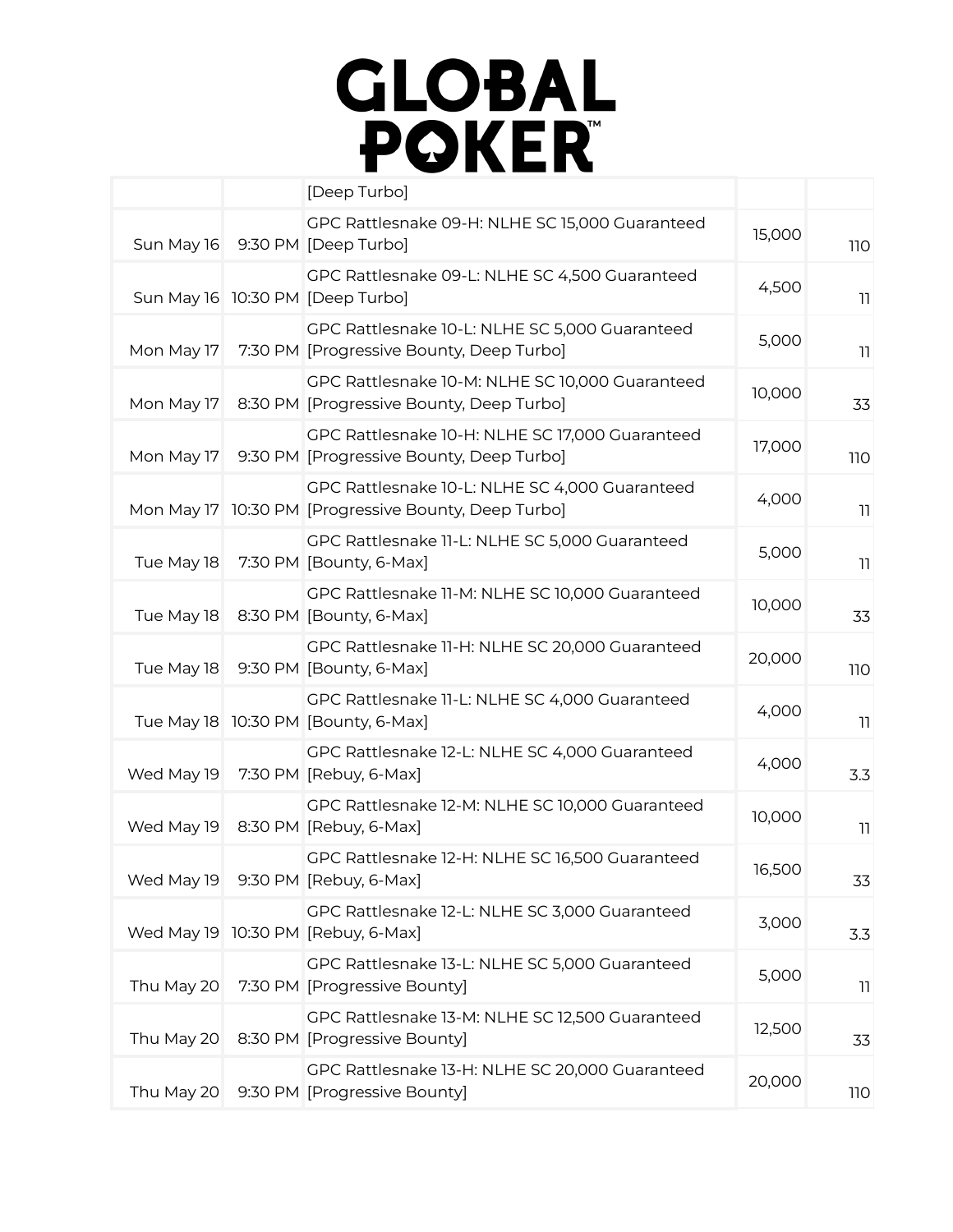

|                             |                 | GPC Rattlesnake 13-L: NLHE SC 4,000 Guaranteed<br>Thu May 20 10:30 PM [Progressive Bounty]                 | 4,000  | 11         |
|-----------------------------|-----------------|------------------------------------------------------------------------------------------------------------|--------|------------|
| Fri May 21                  | 7:30 PM [6-Max] | GPC Rattlesnake 14-L: NLHE SC 5,000 Guaranteed                                                             | 5,000  | 11         |
| Fri May 21                  | 8:30 PM [6-Max] | GPC Rattlesnake 14-M: NLHE SC 10,000 Guaranteed                                                            | 10,000 | 33         |
| Fri May 21                  | 9:30 PM [6-Max] | GPC Rattlesnake 14-H: NLHE SC 15,000 Guaranteed                                                            | 15,000 | 110        |
| Fri May 21 10:30 PM [6-Max] |                 | GPC Rattlesnake 14-L: NLHE SC 4,000 Guaranteed                                                             | 4,000  | 11         |
| Sat May 22 3:00 PM [Deep]   |                 | GPC Rattlesnake 15-L: NLHE SC 5,000 Guaranteed                                                             | 5,000  | 11         |
| Sat May 22                  | 4:15 PM [Deep]  | GPC Rattlesnake 15-M: NLHE SC 10,000 Guaranteed                                                            | 10,000 | 22         |
| Sat May 22                  | 5:30 PM [Deep]  | GPC Rattlesnake 15-H: NLHE SC 20,000 Guaranteed                                                            | 20,000 | 110        |
| Sat May 22                  |                 | GPC Rattlesnake 16-L: NLHE SC 2,500 Guaranteed<br>7:30 PM [Shootout, Heads-Up, Turbo, 256-Max]             | 2,500  | 11         |
| Sat May 22                  |                 | GPC Rattlesnake 16-M: NLHE SC 3,600 Guaranteed<br>8:30 PM [Shootout, Heads-Up, Turbo, 256-Max]             | 3,600  | 33         |
| Sat May 22                  |                 | GPC Rattlesnake 16-H: NLHE SC 6,400 Guaranteed<br>9:30 PM [Shootout, Heads-Up, Turbo, 256-Max]             | 6,400  | 55         |
|                             |                 | GPC Rattlesnake 16-L: NLHE SC 2,500 Guaranteed<br>Sat May 22 10:30 PM [Shootout, Heads-Up, Turbo, 256-Max] | 2,500  | 11         |
| Sun May 23                  | 3:00 PM [Deep]  | GPC Rattlesnake 17-M: NLHE SC 25,000 Guaranteed                                                            | 25,000 | <b>110</b> |
| Sun May 23                  | 4:15 PM [Deep]  | GPC Rattlesnake 17-L: NLHE SC 10,000 Guaranteed                                                            | 10,000 | 22         |
| Sun May 23                  | 5:30 PM [Deep]  | GPC Rattlesnake 17-H: NLHE SC 55,000 Guaranteed                                                            | 55,000 | 218        |
| Sun May 23                  |                 | GPC Rattlesnake 18-L: NLHE SC 5,000 Guaranteed<br>7:30 PM [6-Max, Turbo]                                   | 5,000  | 11         |
| Sun May 23                  |                 | GPC Rattlesnake 18-M: NLHE SC 10,000 Guaranteed<br>8:30 PM [6-Max, Turbo]                                  | 10,000 | 33         |
| Sun May 23                  |                 | 9:30 PM GPC Rattlesnake 18-H: NLHE SC 15,000 Guaranteed                                                    | 15,000 | 110        |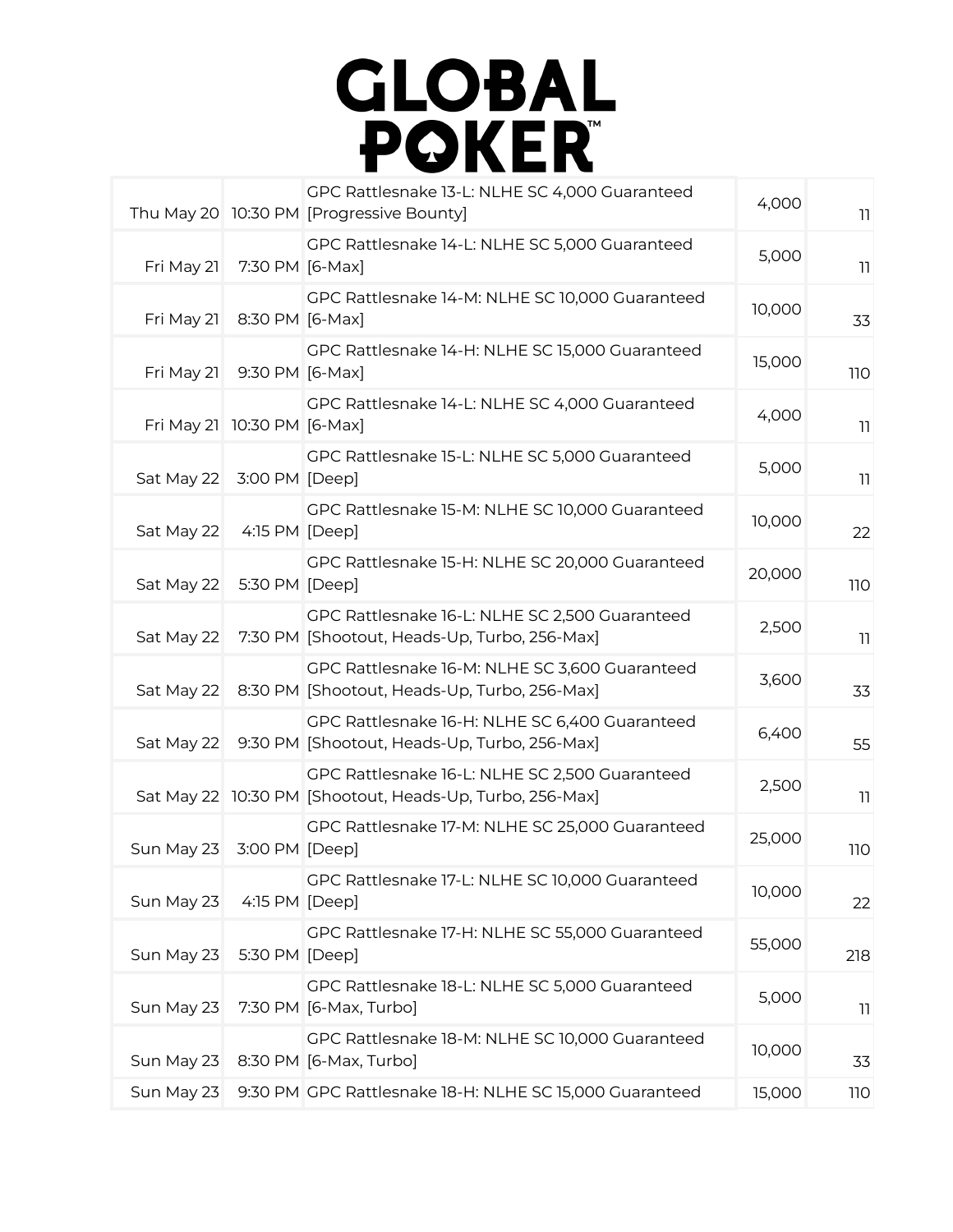## **GLOBAL<br>POKER**

| GPC Rattlesnake 18-L: NLHE SC 4,500 Guaranteed<br>4,500<br>Sun May 23 10:30 PM [6-Max, Turbo]<br>GPC Rattlesnake 19-L: NLHE SC 4,500 Guaranteed<br>4,500<br>Mon May 24<br>7:30 PM [Rebuy]<br>GPC Rattlesnake 19-M: NLHE SC 10,000 Guaranteed<br>10,000<br>Mon May 24 8:30 PM [Rebuy]<br>GPC Rattlesnake 19-H: NLHE SC 20,000 Guaranteed<br>20,000<br>Mon May 24 9:30 PM [Rebuy]<br>GPC Rattlesnake 19-L: NLHE SC 4,000 Guaranteed<br>4,000<br>Mon May 24 10:30 PM [Rebuy]<br>GPC Rattlesnake 20-L: NLHE SC 4,000 Guaranteed<br>4,000<br>Tue May 25<br>7:30 PM [Ante Up]<br>GPC Rattlesnake 20-M: NLHE SC 6,000 Guaranteed<br>6,000<br>Tue May 25<br>8:30 PM [Ante Up]<br>GPC Rattlesnake 20-H: NLHE SC 8,000 Guaranteed<br>8,000<br>Tue May 25<br>9:30 PM [Ante Up]<br>GPC Rattlesnake 20-L: NLHE SC 3,000 Guaranteed<br>3,000<br>Tue May 25 10:30 PM [Ante Up]<br>GPC Rattlesnake 21-L: NLHE SC 6,000 Guaranteed<br>6,000<br>7:30 PM [2x-Chance]<br>Wed May 26<br>GPC Rattlesnake 21-M: NLHE SC 10,000 Guaranteed<br>10,000<br>Wed May 26<br>8:30 PM [2x-Chance]<br>GPC Rattlesnake 21-H: NLHE SC 15,000 Guaranteed<br>15,000<br>Wed May 26<br>9:30 PM [2x-Chance]<br>GPC Rattlesnake 21-L: NLHE SC 5,000 Guaranteed |  | [6-Max, Turbo] |       |            |
|-----------------------------------------------------------------------------------------------------------------------------------------------------------------------------------------------------------------------------------------------------------------------------------------------------------------------------------------------------------------------------------------------------------------------------------------------------------------------------------------------------------------------------------------------------------------------------------------------------------------------------------------------------------------------------------------------------------------------------------------------------------------------------------------------------------------------------------------------------------------------------------------------------------------------------------------------------------------------------------------------------------------------------------------------------------------------------------------------------------------------------------------------------------------------------------------------------------------------|--|----------------|-------|------------|
|                                                                                                                                                                                                                                                                                                                                                                                                                                                                                                                                                                                                                                                                                                                                                                                                                                                                                                                                                                                                                                                                                                                                                                                                                       |  |                |       | 11         |
|                                                                                                                                                                                                                                                                                                                                                                                                                                                                                                                                                                                                                                                                                                                                                                                                                                                                                                                                                                                                                                                                                                                                                                                                                       |  |                |       | 3.3        |
|                                                                                                                                                                                                                                                                                                                                                                                                                                                                                                                                                                                                                                                                                                                                                                                                                                                                                                                                                                                                                                                                                                                                                                                                                       |  |                |       | 11         |
|                                                                                                                                                                                                                                                                                                                                                                                                                                                                                                                                                                                                                                                                                                                                                                                                                                                                                                                                                                                                                                                                                                                                                                                                                       |  |                |       | 33         |
|                                                                                                                                                                                                                                                                                                                                                                                                                                                                                                                                                                                                                                                                                                                                                                                                                                                                                                                                                                                                                                                                                                                                                                                                                       |  |                |       | 3.3        |
|                                                                                                                                                                                                                                                                                                                                                                                                                                                                                                                                                                                                                                                                                                                                                                                                                                                                                                                                                                                                                                                                                                                                                                                                                       |  |                |       | 11         |
|                                                                                                                                                                                                                                                                                                                                                                                                                                                                                                                                                                                                                                                                                                                                                                                                                                                                                                                                                                                                                                                                                                                                                                                                                       |  |                |       | 33         |
|                                                                                                                                                                                                                                                                                                                                                                                                                                                                                                                                                                                                                                                                                                                                                                                                                                                                                                                                                                                                                                                                                                                                                                                                                       |  |                |       | 55         |
|                                                                                                                                                                                                                                                                                                                                                                                                                                                                                                                                                                                                                                                                                                                                                                                                                                                                                                                                                                                                                                                                                                                                                                                                                       |  |                |       | 11         |
|                                                                                                                                                                                                                                                                                                                                                                                                                                                                                                                                                                                                                                                                                                                                                                                                                                                                                                                                                                                                                                                                                                                                                                                                                       |  |                |       | 11         |
|                                                                                                                                                                                                                                                                                                                                                                                                                                                                                                                                                                                                                                                                                                                                                                                                                                                                                                                                                                                                                                                                                                                                                                                                                       |  |                |       | 33         |
|                                                                                                                                                                                                                                                                                                                                                                                                                                                                                                                                                                                                                                                                                                                                                                                                                                                                                                                                                                                                                                                                                                                                                                                                                       |  |                |       | 110        |
| Wed May 26 10:30 PM [2x-Chance]                                                                                                                                                                                                                                                                                                                                                                                                                                                                                                                                                                                                                                                                                                                                                                                                                                                                                                                                                                                                                                                                                                                                                                                       |  |                | 5,000 | 11         |
| GPC Rattlesnake 22-L: NLHE SC 5,000 Guaranteed<br>5,000<br>Thu May 27<br>7:30 PM [Super Bounty]                                                                                                                                                                                                                                                                                                                                                                                                                                                                                                                                                                                                                                                                                                                                                                                                                                                                                                                                                                                                                                                                                                                       |  |                |       | 11         |
| GPC Rattlesnake 22-M: NLHE SC 10,000 Guaranteed<br>10,000<br>Thu May 27<br>8:30 PM [Super Bounty]                                                                                                                                                                                                                                                                                                                                                                                                                                                                                                                                                                                                                                                                                                                                                                                                                                                                                                                                                                                                                                                                                                                     |  |                |       | 33         |
| GPC Rattlesnake 22-H: NLHE SC 20,000 Guaranteed<br>20,000<br>Thu May 27<br>9:30 PM [Super Bounty]                                                                                                                                                                                                                                                                                                                                                                                                                                                                                                                                                                                                                                                                                                                                                                                                                                                                                                                                                                                                                                                                                                                     |  |                |       | <b>110</b> |
| GPC Rattlesnake 22-L: NLHE SC 5,000 Guaranteed<br>5,000<br>Thu May 27 10:30 PM [Super Bounty]                                                                                                                                                                                                                                                                                                                                                                                                                                                                                                                                                                                                                                                                                                                                                                                                                                                                                                                                                                                                                                                                                                                         |  |                |       | 11         |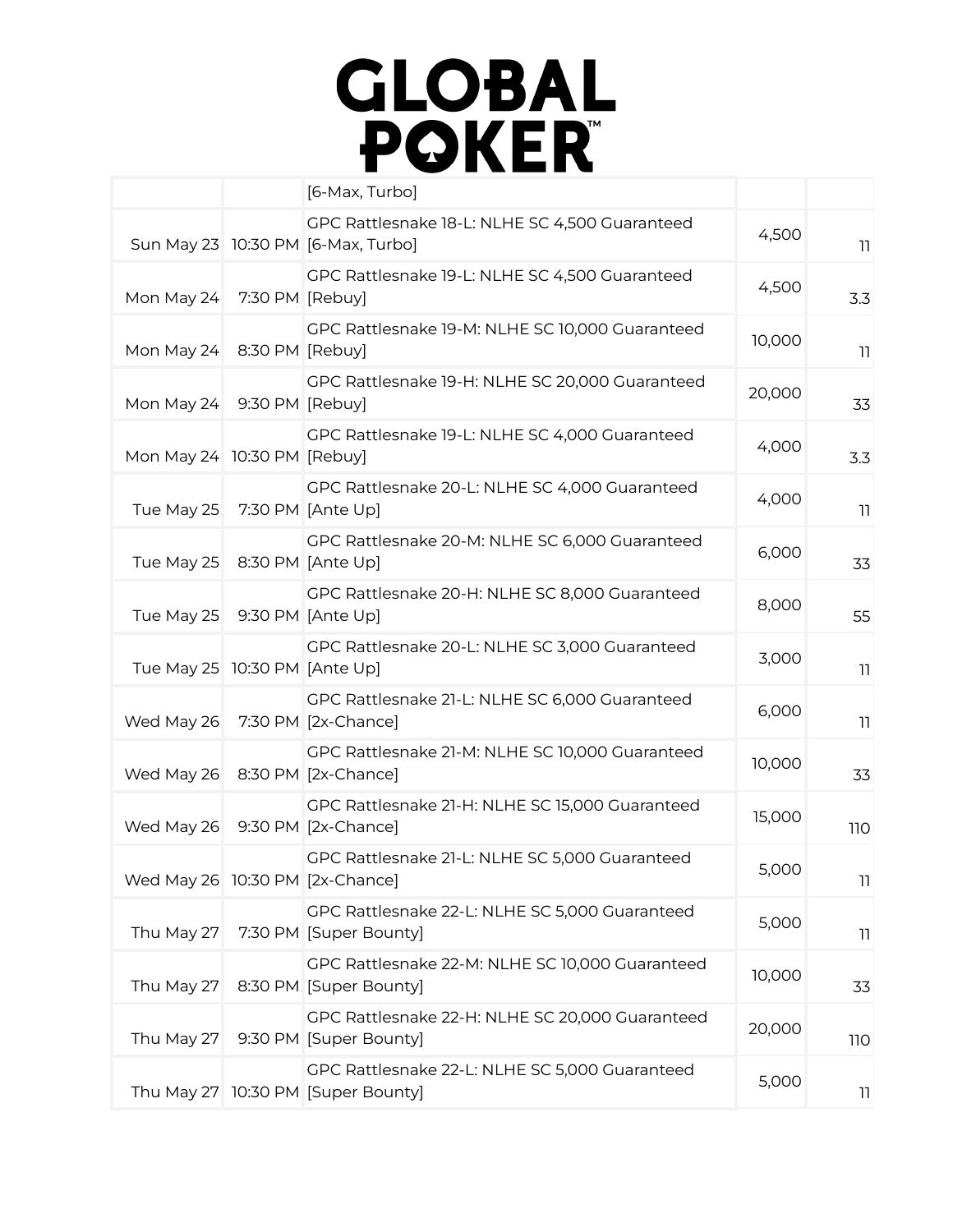

| Fri May 28<br>7:30 PM 6-Max]           | GPC Rattlesnake 23-L: PLO SC 5,000 Guaranteed [2R1A,                                          | 5,000   | 11         |
|----------------------------------------|-----------------------------------------------------------------------------------------------|---------|------------|
| Fri May 28                             | GPC Rattlesnake 23-M: PLO SC 8,000 Guaranteed<br>8:30 PM [2R1A, 6-Max]                        | 8,000   | 33         |
| Fri May 28                             | GPC Rattlesnake 23-H: PLO SC 10,000 Guaranteed<br>9:30 PM [2R1A, 6-Max]                       | 10,000  | 55         |
| Fri May 28 10:30 PM [2R1A, 6-Max]      | GPC Rattlesnake 23-L: PLO SC 4,000 Guaranteed                                                 | 4,000   | 11         |
| Sat May 29<br>3:00 PM [Deep]           | GPC Rattlesnake 24-L: NLHE SC 5,000 Guaranteed                                                | 5,000   | 11         |
| Sat May 29<br>4:15 PM [Deep]           | GPC Rattlesnake 24-M: NLHE SC 10,000 Guaranteed                                               | 10,000  | 22         |
| Sat May 29<br>5:30 PM [Deep]           | GPC Rattlesnake 24-H: NLHE SC 20,000 Guaranteed                                               | 20,000  | <b>110</b> |
| Sat May 29                             | GPC Rattlesnake 25-L: NLHE SC 5,000 Guaranteed<br>7:30 PM [2x-Chance, 6-Max]                  | 5,000   | 11         |
| Sat May 29                             | GPC Rattlesnake 25-M: NLHE SC 12,000 Guaranteed<br>8:30 PM [2x-Chance, 6-Max]                 | 12,000  | 33         |
| Sat May 29                             | GPC Rattlesnake 25-H: NLHE SC 18,000 Guaranteed<br>9:30 PM [2x-Chance, 6-Max]                 | 18,000  | <b>110</b> |
| Sat May 29 10:30 PM [2x-Chance, 6-Max] | GPC Rattlesnake 25-L: NLHE SC 5,000 Guaranteed                                                | 5,000   | 11         |
| Sun May 30                             | GPC Rattlesnake 26-M: Main Event NLHE SC 50,000<br>3:00 PM Guaranteed [Deep]                  | 50,000  | <b>110</b> |
| Sun May 30                             | GPC Rattlesnake 26-L: Main Event NLHE SC 15,000<br>4:15 PM Guaranteed [Deep]                  | 15,000  | 22         |
| Sun May 30                             | GPC Rattlesnake 26-H: Main Event NLHE SC 125,000<br>5:30 PM Guaranteed [Deep]                 | 125,000 | 218        |
| Sun May 30                             | GPC Rattlesnake 27-L: NLHE SC 5,000 Guaranteed<br>7:30 PM [Progressive Bounty, 6-Max, Turbo]  | 5,000   | 11         |
| Sun May 30                             | GPC Rattlesnake 27-M: NLHE SC 10,000 Guaranteed<br>8:30 PM [Progressive Bounty, 6-Max, Turbo] | 10,000  | 33         |
| Sun May 30                             | GPC Rattlesnake 27-H: NLHE SC 20,000 Guaranteed<br>9:30 PM [Progressive Bounty, 6-Max, Turbo] | 20,000  | 110        |
|                                        | Sun May 30 10:30 PM GPC Rattlesnake 27-L: NLHE SC 4,000 Guaranteed                            | 4,000   | 11         |